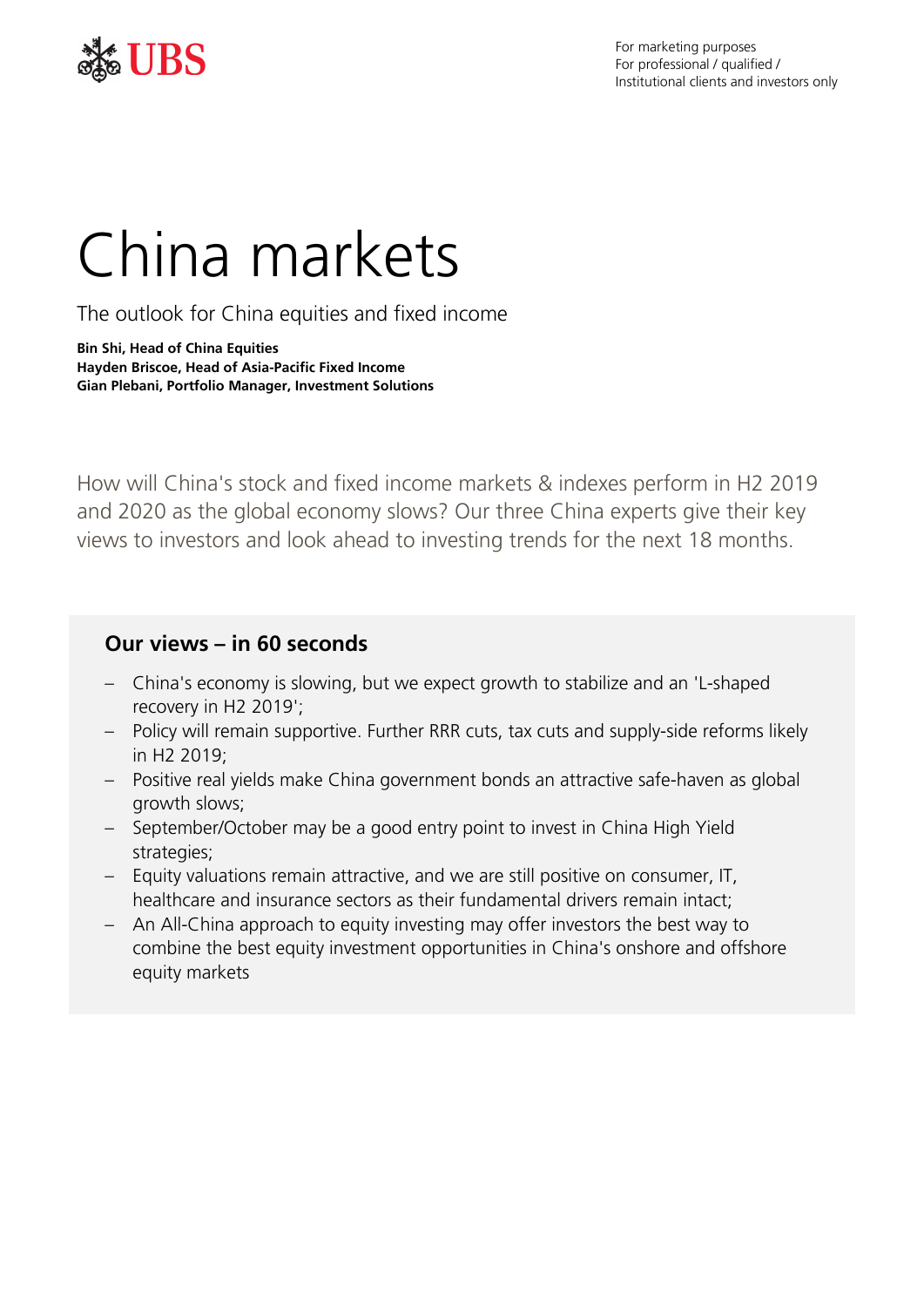## China economy outlook: slower growth – and that's fine

**Hayden Briscoe** Head of Asia-Pacific Fixed Income



China's economy is slowing, and so is global growth. The IMF estimates 6.3% growth for China in 2019, compared with 6.6% in 2018, and 3.3% for the global economy in 2019, versus 3.6% in 2018.

#### **China's economy: will it continue to slow?**

We don't think China's economy will see a continued slowdown, and that's for a number of different reasons.

Firstly, the policy support rolled out in Q4 2018 is only just starting to be felt in the real economy.

During the next six months, the policy measures taken, including monetary policy easing, tax cuts, and supply-side reforms will start showing up in the official numbers. As such we, expect China's economy to stabilize in H2 2019.

#### **Keeps your eyes on China's all-important real estate sector**

Additionally, we're expecting a boost to the economy from China's real estate market. What's happened in the past couple of months is that sales have grown rapidly, but the actual construction of the buildings has fallen behind[1.](#page-1-0)

When China's developers get around to building the houses they have sold, we'll see the effect of that activity ripple through the economy and that will deliver a further boost to the economy in H2 2019 and add further weight to our expectation of stabilizing growth later in the year.

#### **China policy moves will come into focus in H2 2019/2020**

We're also expecting further support for the economy.

Looking at China's monetary policy, we're expecting further rate cuts, most likely in the form of cuts to RRR, to come through in H2 2019, which will likely ease the flow of credit into the economy.

What this means for investors is that they will have to get used to a new reality, which we describe as the '3Ls':

- L-shaped recovery: growth will stabilize rather than rebound. Policymakers are wary of adding huge stimulus and are making targeted moves to keep growth stable;
- Longer business cycles: following on from the above idea, the business cycle will likely be longer and more stable because the authorities are taking a more measured policy approach;
- Longer-term quality growth: deleveraging policies and new regulations imposed in 2017 and 2018 have imposed new discipline and forced poor-quality firms out of the market, and that has improved the longer-term outlook for China.

So with these trends playing out, and the prospect of a Lshaped recovery, we actually think that slower growth is fine for China. We'll now turn to how the above trends open up opportunities in Chinese fixed income.

<span id="page-1-0"></span><sup>1</sup> China National Bureau of Statistics, June 2019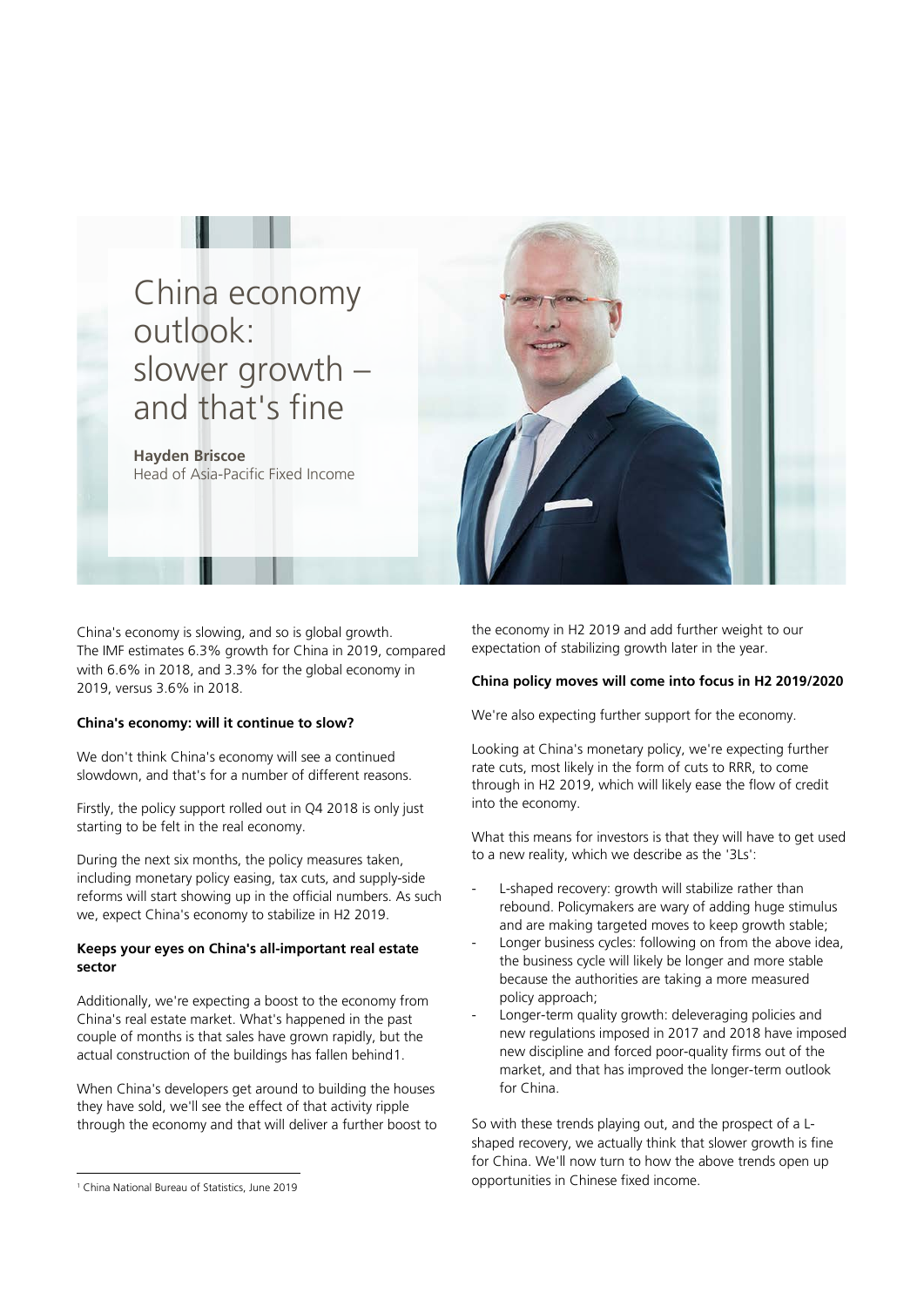#### **China fixed income: two essential trends and trades**

Investors face a difficult problem: where do you hide out as the world economy slows?

Developed markets like Germany, Japan and the United Kingdom are offering little or no protection – real yields are negative there and US treasuries aren't offering that much either.

With markets the way they are, China government bonds stand out as an excellent choice.

#### **High yield benchmarks compared, yield-to-worst (%)**



#### **Real yields on 10-year government bonds (%), June 2019**



Source: Bloomberg, June 2019

#### **Returns by asset class benchmark (%), FY 2018**



Source: Bloomberg, March 2019

Source: Bloomberg, June 2019

Offering positive real yields and low correlation to developed markets, we believe this asset class has a place in everybody's portfolio and is an emerging safe haven asset of choice for global investors.

And this is an asset class that has performed, racking up a position as one of the top-performing assets globally in 2018, and which we expect will continue to do well.

Moving on, we believe there is an excellent investor case to consider China high yield strategies.

In a world starved of yield, China high yield offers excellent relative value vs. other global high yield markets.

And we see decent fundamentals for the asset class. Real estate companies dominate the issuance universe for China high yield bonds, and we have tracked a pronounced uptick in sales during the past year.

These improved sales trends, coupled with the sustained efforts to deleverage undertaken by some of the larger developers, means we are confident about the asset class and favor the larger players in the space.

Looking at fundamentals in the economy too, we see an attractive entry point for China High Yield later in Q3 2019. We believe as the economy stabilizes, we'll see an opportunity for capital appreciation too from potential yield tightening.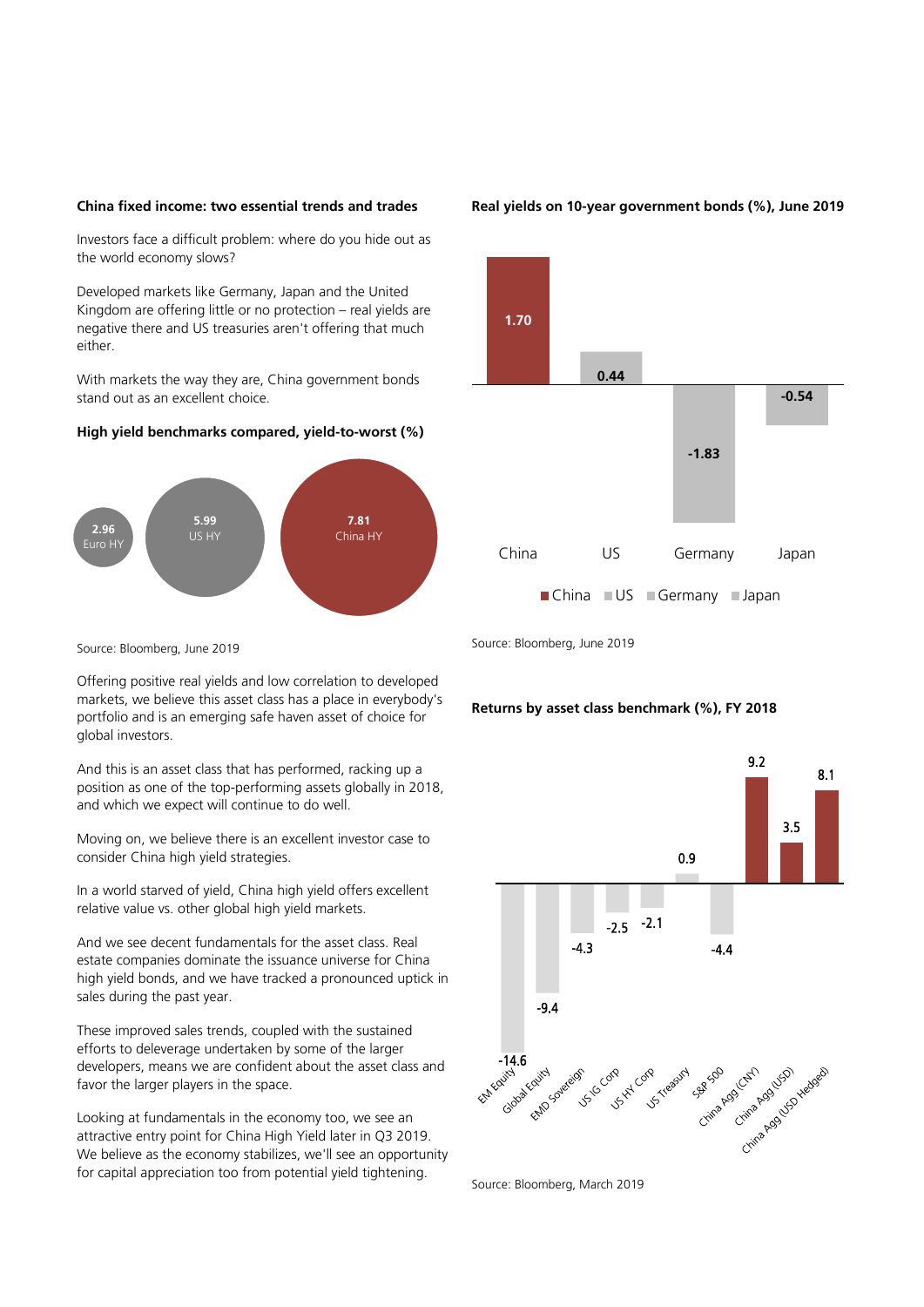

**Bin Shi** Head of China Equities



This is likely to continue because we don't expect a solution to emerge any time soon. As such, China's stock markets will remain volatile.

#### **China markets come with volatility**

But volatility isn't a new thing to China's stock markets. In fact, China's markets have been volatile for some time now and it is certainly not new to us, the trick is to use it to your advantage.

One way to do that is to stay focused on fundamentals.

#### **Cut through the noise, focus on fundamentals**

Despite all the noise about trade tensions and concerns about slower growth in China, we'd remind investors that China has limited exposure to US trade.

Looking at the companies making up the MSCI China index, only 1.8% of their revenues come from the US[1](#page-3-0).

Looking at the macroeconomy, net exports account for only 2% of China's GDP, and US exports account for 19% of total exports[2](#page-3-1).



#### **China 2018 GDP breakdown vs. Export by country**



Source: UBS AM, Factset, May 2019

<span id="page-3-0"></span><sup>1</sup> UBS Asset Management, Factset, May 2019

<span id="page-3-1"></span><sup>2</sup> UBS Asset Management, Factset, May 2019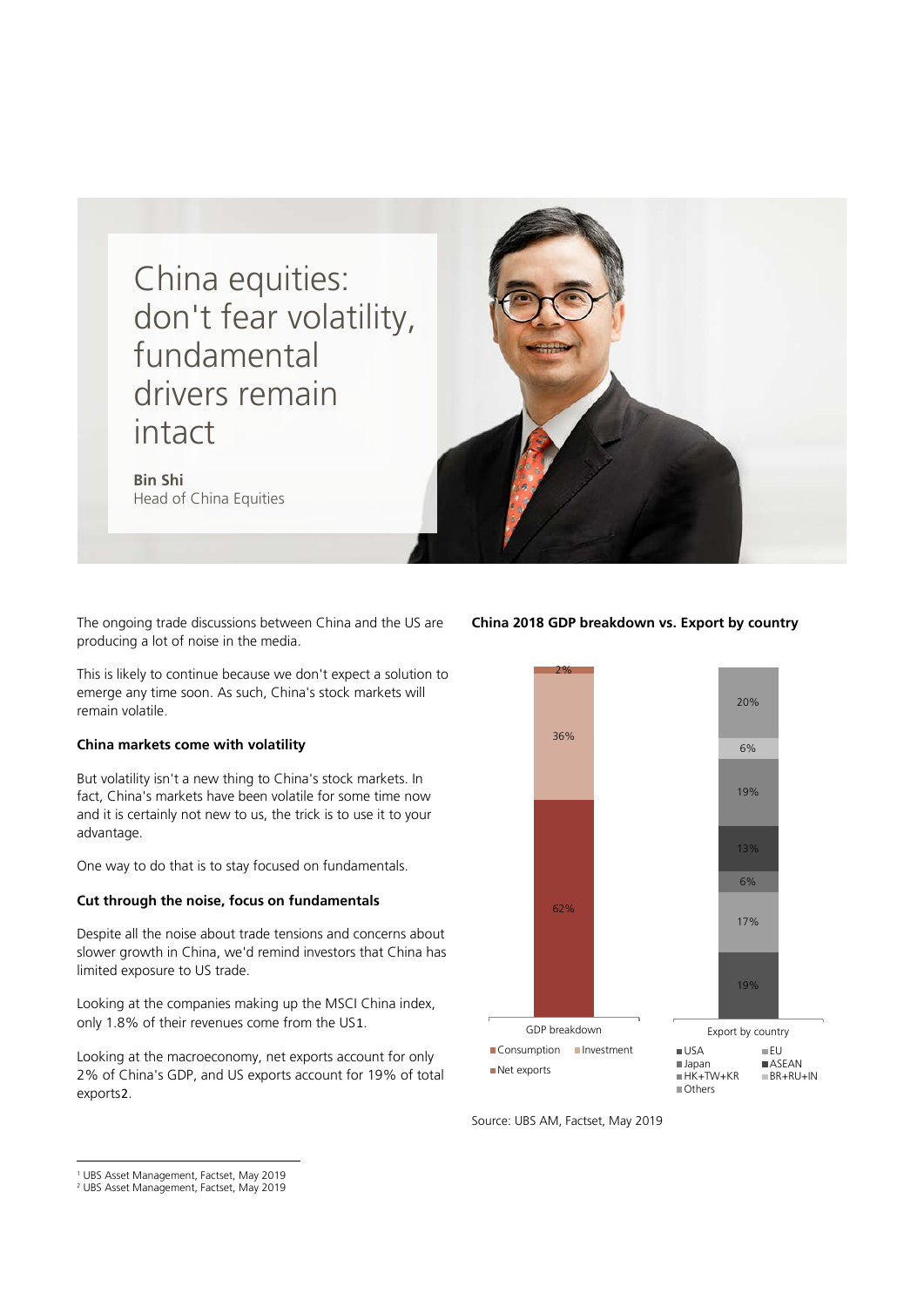With regard to fundamentals, we are focused on domestic demand and the long-term fundamentals underpinning four main domestic demand drivers remain intact.

The four drivers are :

- **Growing consumer demand:** consumption growth in China remains robust, and many of the consumer names we follow have produced better-than-expected results, despite noise in the media about trade tensions.
- **Continuing urbanization:** China continues to rapidly urbanize rapidly and that's creating large, urban consumer markets and supporting demand for services like education.
- **Automation and innovation:** China's industries now have the biggest stock of installed robots in the world and continued strong investment in R&D means sustained innovation by Chinese companies.
- **China's aging population:** 245.9 million people in China will be aged over 65 by 2030, which we believe will create huge demand for services like healthcare and insurance.

#### **Markets compared: 12M forward price-to-earnings ratio (P/E)**

We're confident that these fundamentals still have much more room to grow, and that means opportunities on China's equity markets for disciplined investors.

#### **Take advantage of current valuations; think about strategy**

And current valuations on China's equity markets remain attractive on both historical measures and compared to other markets in the Asia-Pacific region.

The trick then for investors is how to access the best opportunities.

Now that reforms such as Stock Connect have opened up China's onshore equity markets, an All-China approach that allocates to the best equity opportunities whether in onshore or offshore China markets may offer the best way for investors to capitalize on the many opportunities in the China equity space.



Source: FactSet, MSCI, UBS Asset Management, data as of end May 2019.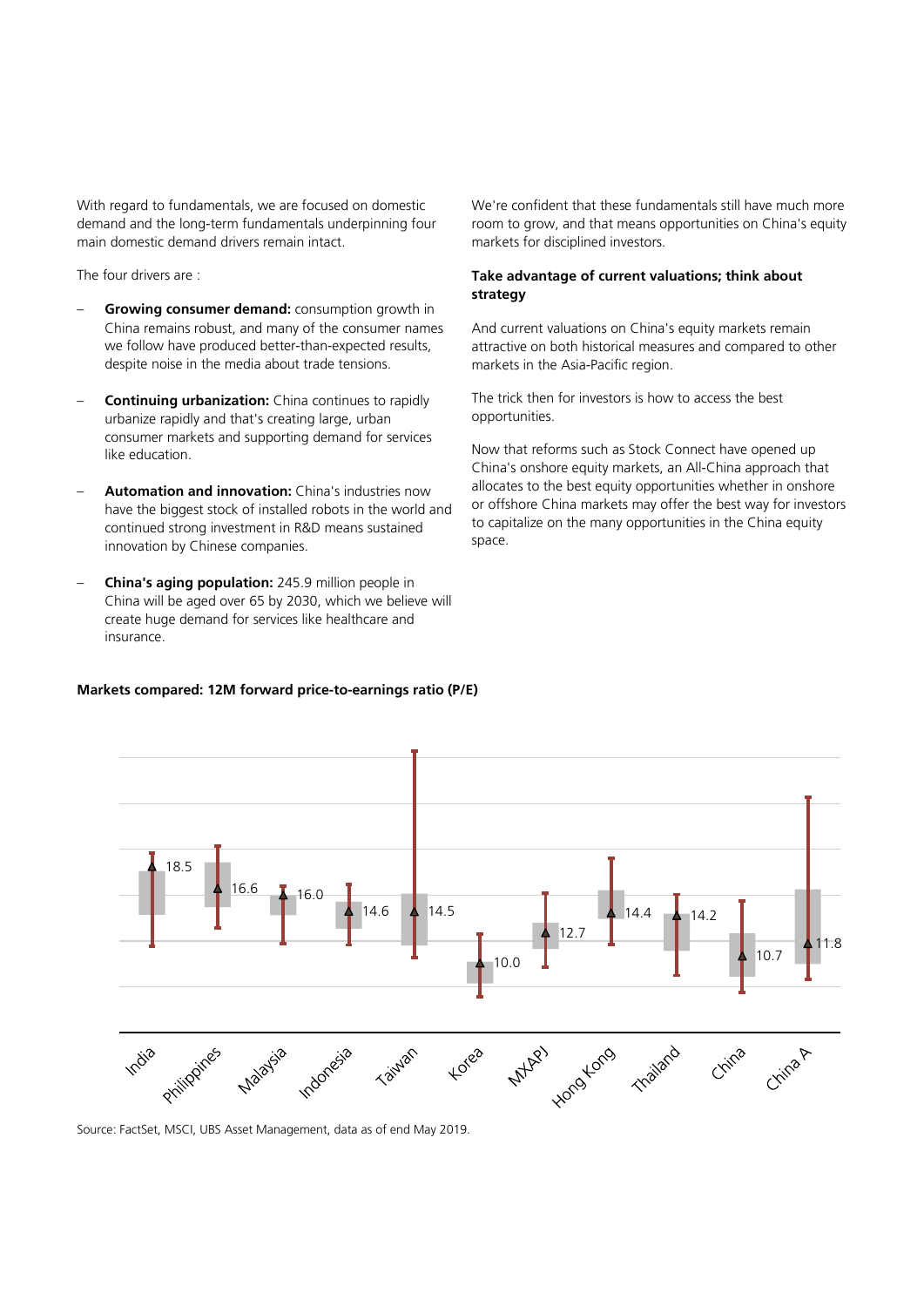# China multi-asset investing: getting the right balance

**Gian Plebani** Portfolio Manager, Investment Solutions



When choosing between equity and fixed income assets, we are currently overweight to risk assets, and favor China equities, with particular preference for China A markets.

#### **China policy stimulus: supportive, but this time it is different**

At the macro level, we have seen substantial policy stimulus for China's economy, and that's translating into an upturn in leading indicators which we believe will stabilize the economy in H2 2019.

But this recent round of stimulus is different to the huge credit injections seen in 2009.

This time, monetary and fiscal stimulus has targeted capitalefficient private sector corporates rather than highly-indebted property and state-owned enterprise sectors.

We see this as a welcome differentiator and reduces structural capital intensity and the volatility of China's longer-term growth prospects.

#### **China investment strategy: overweight risk; prefer equities over bonds**

That's one of the key reasons for our asset allocation strategy.

We favor equities, and particularly China A, because we believe domestic companies in China are better positioned to benefit from the Chinese government's supportive policy measures.

But we still have conviction in China fixed income. We prefer USD denominated HY bonds and we are positive on our exposure to onshore RMB bonds as an efficient diversifier in the portfolio context.

We keep a moderate cash level and have hedged out some of our CNY exposures as the USDCNY rate was hovering around the psychological level of 7 and it could lead to an acceleration of currency depreciation once the level has been passed.

#### **China allocation strategy: capturing growth, controlling risk**

We believe this allocation offers the best way forward to benefit from China's growth story - don't forget China's expected to grow at 6.3% - whilst striving to minimize the impact to investors of what we expect will be continued volatility in the markets.

It's this approach to capturing China's growth story but striving to give investors a smoother ride that has served both our multi-asset strategy, China Allocation Opportunity, and our investors well over the years.

And we are confident that our in-depth research, onshore capabilities, and high-conviction views will continue to drive performance.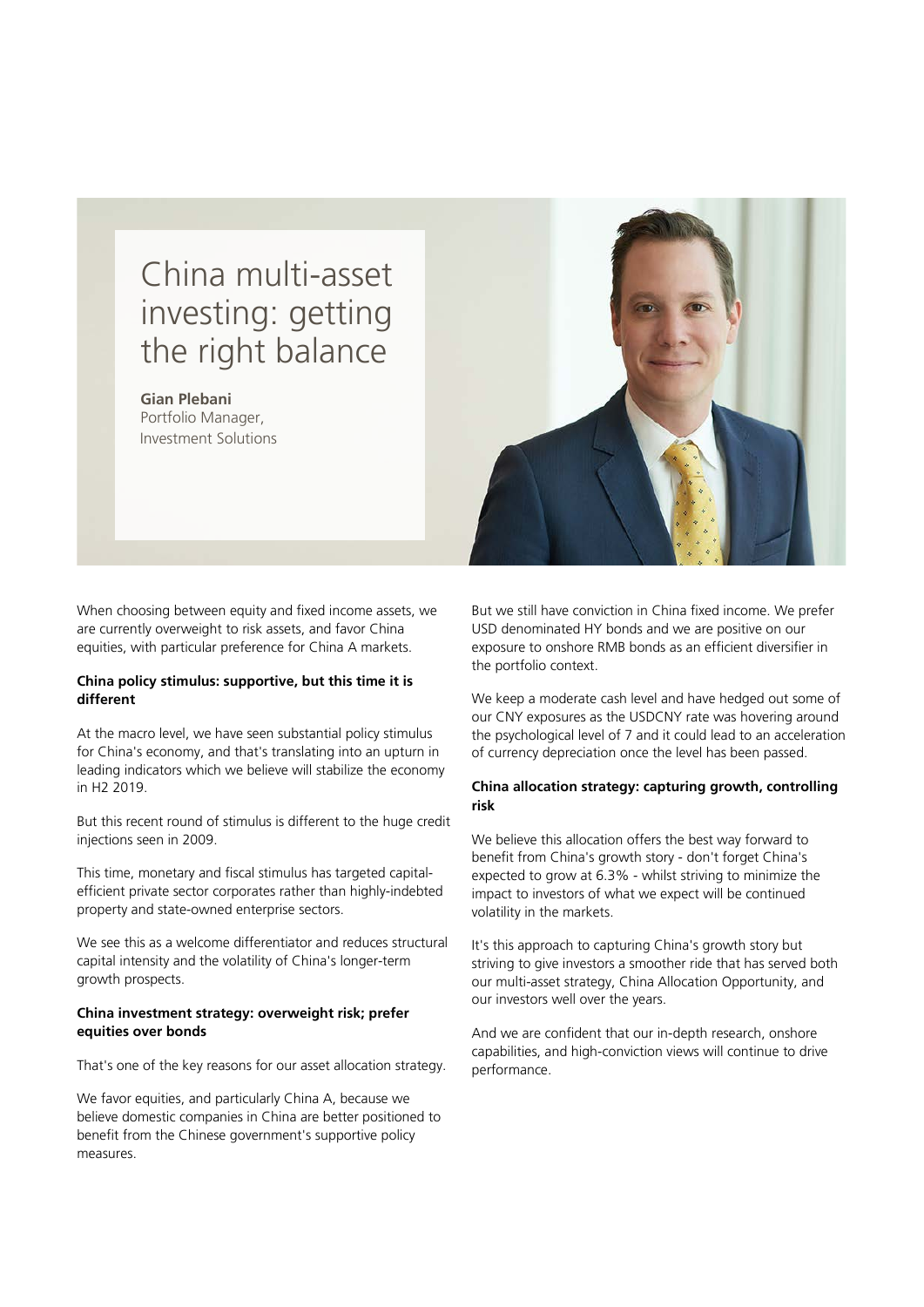## **Putting our views together: our China outlook**

- China's economy is slowing, but we expect growth to stabilize and an 'L-shaped recovery' in H2 2019;
- Policy will remain supportive. Further RRR cuts, tax cuts and supply-side reforms likely in H2 2019;
- Positive real yields make China government bonds an attractive safe-haven as global growth slows;
- September/October may be a good entry point to invest in China High Yield strategies;
- Equity valuations remain attractive, and we are still positive on consumer, IT, healthcare and insurance sectors as their fundamental drivers remain intact;
- An All-China approach to equity investing may offer investors the best way to combine the best equity investment opportunities in China's onshore and offshore equity markets